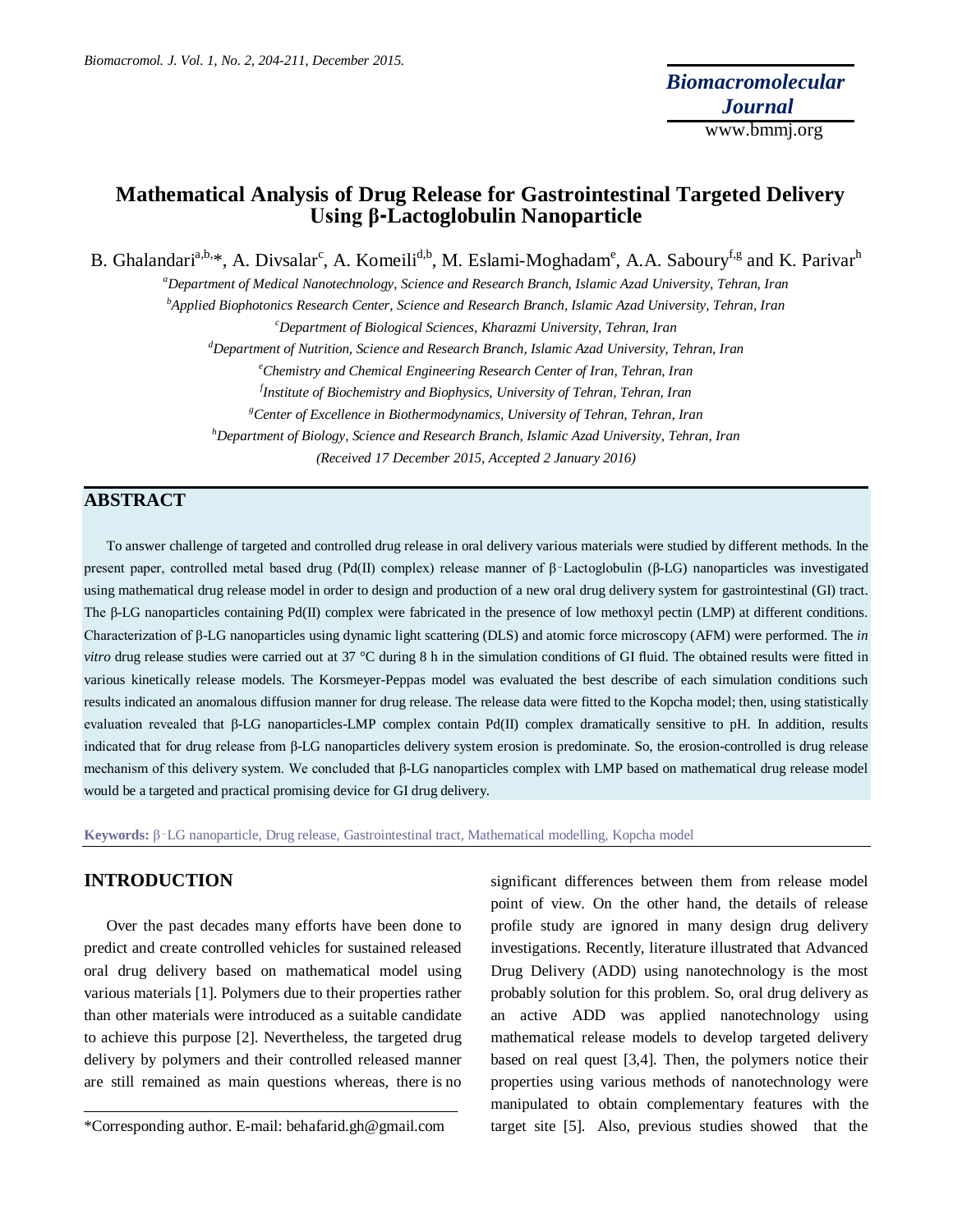presence of extra layer is another way to achieve targeted delivery by nanotechnology so that it affects kinetics of drug release. The type of extra layer makes individual specificity for delivery system in complementary features with target site such considered release model can be controlled or made by it. The other important advantages of extra layer in the drug delivery system are enhancement in drug transportation yield, drug protection from fast release and solvent accessibility [6-8]. Furthermore, there are various mathematical release models that can describe drug transportation from carrier like diffusion or erosion mechanisms that act by Fick's or non-Fick low, respectively. Accordingly, these finding are lead to carrier shape illustration, evaluation of drug carrying ability and demonstration of carrier complementary features with target site. These results are accomplished with unique properties of materials in nanoscale that present in drug delivery [9- 13].

In the current paper, we have investigated Pd(II) complex release from β-Lactoglobulin (β-LG) nanoparticles that complex with low methoxyl pectin (LMP) as an extra layer to determine mathematical release models in ADD. Previous studies have been shown among polymers β-LG as a milk whey carrier protein based on unique physicochemical properties, high ability for carrying ligand and globular shape is introduced as a promising candidate for ADD [14-16]. β-LG is belonging to lipocalin superfamily with unique secondary structure contain nine anti-parallel βstands (A-I) that make β-barrel as an active position for interaction with various ligands [17-19]. In addition, LMP as well as β-LG is resistant to acidic condition so that it illustrated that LMP can act as an extra layer in gastrointestinal (GI) tract drug delivery. Likewise, previously illustrated that β-LG nanoparticle complex with LMP can act as a suitable oral drug delivery [20].

Therefore, in this study we have tried to introduce GI drug release mechanism by mathematical release model in details and *in vitro* release profile of the synthesized drug delivery system in nanoscale at various pHs. Finally, the present investigation suggests the best drug release model as well as predominant release mechanism are critical parameters in the design and production of nanoscale drug delivery system for GI. Consequently, the creation of targeted oral drug delivery system seriously depending on

mathematical release model.

## **MATERIALS AND METHODS**

#### **Materials**

The protein β-LG isoform A from bovine milk with purity >90% and LMP were obtained from Sigma-Aldrich Chemical Co. Pd(II) complex (drug) was synthesized using previous method in our laboratory [17]. Other chemicals used in this study were of the highest purity analytical grade without further purification. The materials were dissolved in double distilled water.

# **Preparation of Drug Delivery System for GI in Nanoscale**

To obtain oral drug delivery system based β-LG in nanoscale, solutions were prepared at three pHs of 3, 4.5 and 7. Hence, to preparing β-LG nanoparticles contain Pd(II) complex molar ratio 1:1 of β-LG and drug, respectively, taking into account previous study [21] was used. On the other hand, to adding extra layer on β-LG nanoparticle containing drug, LMP with final concentration of 0.025 (%Wt) was prepared. All solutions for nanoparticles synthesis were made by sodium phosphate with concentration of 10 mM and were shaken at ambient temperature.

#### **β-LG Nanoparticle Characterization Studies**

Size and zeta potential measurements of β-LG nanoparticle-LMP complex contain drug were performed using Dynamic Light Scattering (DLS) (Brookhaven Instruments Corporation, USA). Shape determination was carried out using Atomic Force Microscopy (AFM) (Veeco Instruments). AFM measurements were performed taking into account the best DLS data. All evaluations were taken at the temperature of 25 °C.

### *In vitro* **Release Studies**

To determine targeting release mechanism for oral drug delivery the Souder and Ellenbogen method [22] was used using a dialysis bag (MW cutoff 10 kD). For each samples 2 ml of β-LG nanoparticle-LMP complex contain Pd(II) complex, 3 times, was injected into dialysis bag and then were shaken with a rotation speed of 30 rpm during 8 h at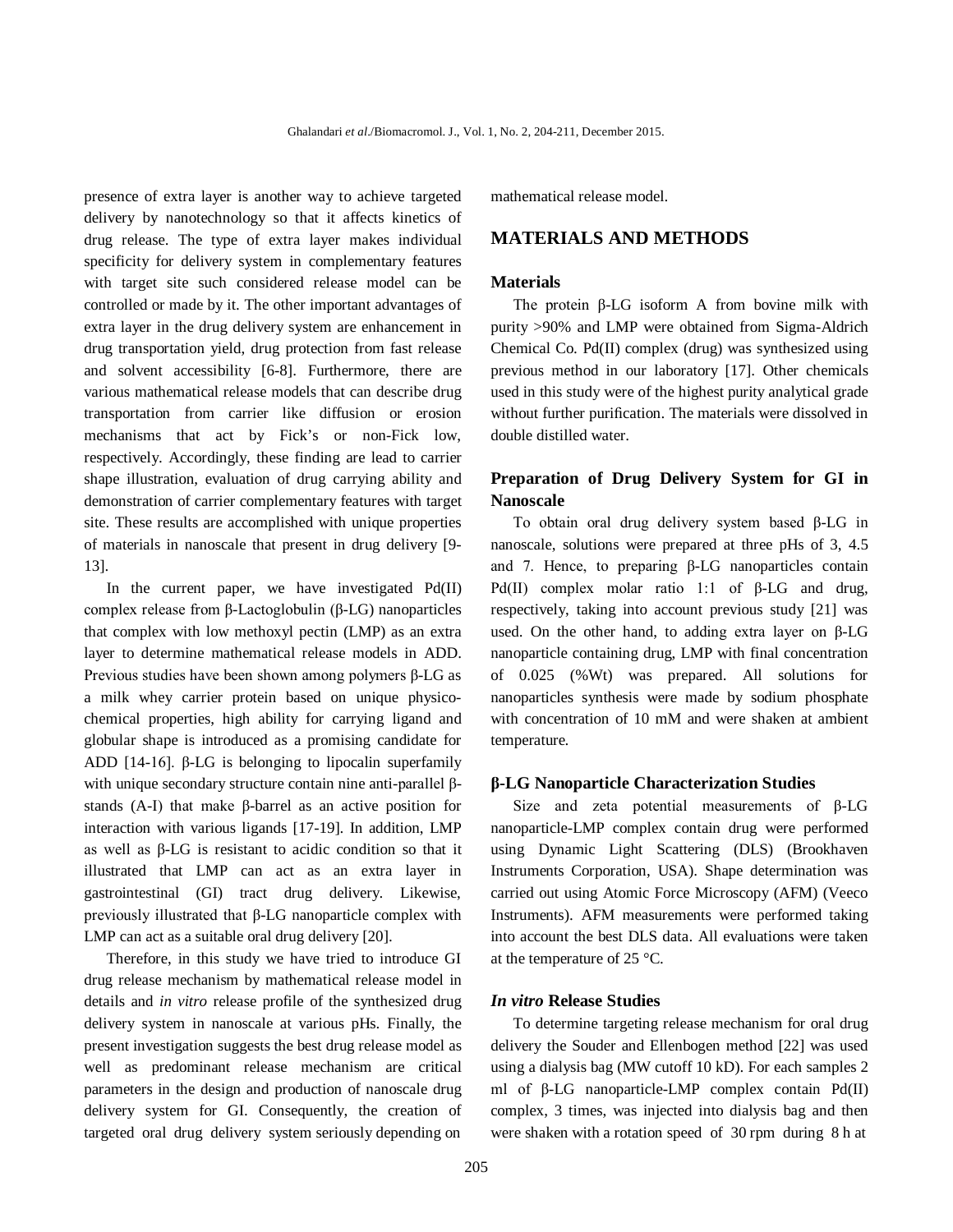$37 \pm 1$  °C. Hence, the *in vitro* release studies in the presence of the best nanoparticle characterization were performed based on gastrointestinal tract fluid simulation. The simulated fluids were selected in four region pHs of 1.2, 4.5, 7.5 and 7 so that each represent simulated gastric fluid, simulated gastric and upper intestinal fluid, simulated intestinal fluid and simulated colonic fluid, respectively. The amount of evaluation of Pd(II) complex release from β-LG nanoparticle-LMP complex in dissolution medium was carried out using the Shimadzu-3100 double beam spectrophotometer at a wavelength of 220 nm for Pd(II) complex. To evaluate *in vitro* release study the obtain data were analyzed using zero order model, first order model, Higuchi model, Korsmeyer-Peppas and Kopcha model as release mathematical equations. In addition, the Kopcha model fitting results statistically were investigated using ANOVA.

### **RESULTS AND DISCUSSION**

#### **DLS and AFM Results**

To characterize size and zeta potential of β-LG nanoparticle-LMP complex containing Pd(II) complex at various pHs, DLS measurements were performed at 25 °C. The obtained data were summarized in Table 1 and Fig. 1A. Hence, the particle size and charge surface of β-LG nanoparticle-LMP complex contain Pd(II) complex were investigated to make a targeted release manner. DLS results illustrated that the lowest size of β-LG nanoparticle-LMP complex contain drug with colloidal stability was made at pH 4.5 due to this point is close to isoelectric point of β-LG (pI = 5.2 [23]). At this pH, the charge profile of  $\beta$ -LG is closely balanced. Nevertheless, there are restrict positively charge areas of β-LG contain drug that can bind to anionic LMP. This is due to possible physical interaction between β-LG and LMP whereas the level of repulsive forces for β-LG are lower than attractive forces. Along with β-LG trend to self-association at pH 4.5 that is due to charge profile. At pHs 3 and 7, β-LG is strongly cationic and anionic, respectively [5] so that presence of strong repulsive forces were inhibited of self-association and suitable complex formation. In the other words, nature of β-LG and ionic strength are effective on β-LG nanoparticle formation. On the other hand, charge surface profile results show that LMP

206

is effective on charge distribution of β-LG nanoparticles. Results indicated that zeta potential at various pHs goes to net charge. Zeta potential results were shown in Table 1. According to what was mentioned above there is no balanced for physical forces at pHs 3 and 7. Therefore, results of zeta potential revealed that colloidal stability of β-LG nanoparticle-LMP complex contain Pd(II) complex with solubility and homogeneity size distribution at pH 4.5. These findings indicated that the level of pH and ionic strength are the most factors to determine size of β-LG nanoparticles.

AFM analysis was done for evaluations of morphological characterization and particle size distribution of β-LG nanoparticle-LMP complex contain Pd(II) complex taking into account the best result of DLS. Therefore, the sample at pH 4.5 was selected for AFM measurement whereas this pH was optimal for β-LG nanoparticle synthesis. As it can be seen in Fig. 1B, the β-LG nanoparticle-LMP complex contains drug population were well separated and distributed homogeneity so that were remained intact. AFM results show that β-LG nanoparticle-LMP complex contain drug shape were spherical. AFM data were in good agreement with DLS results whereas illustrated that the size of β-LG nanoparticles-LMP complex contain Pd(II) complex were approximately 183 nm. Size, shape and surface charge characteristics are known as important complementary features with targeted site for GI targeted oral drug delivery individually in colorectal cancer. This fact is due to the vessel pores of the LS174T human colon adenocarcinomas are between 400 and 600 nm [24]. Moreover, there is a specific charge profile due to M cell and enterocytes at colorectal cancer area [25]. Therefore, it can be concluded β-LG nanoparticle-LMP complex is a vehicle with complementary properties for GI so that was made targeted based on colorectal cancer physical features.

#### **Drug Release**

To demonstrate nanoparticle ability for presence in GI oral delivery another important property that must be considered is the mechanism of drug release. Hence, *in vitro* estimation rather than *in vivo* study reveals drug release pattern in details [26]. For this purpose, based on the best result of DLS, *in vitro* drug release from β-LG nanoparticle-LMP complex was carried out at simulated GI fluids. The *in*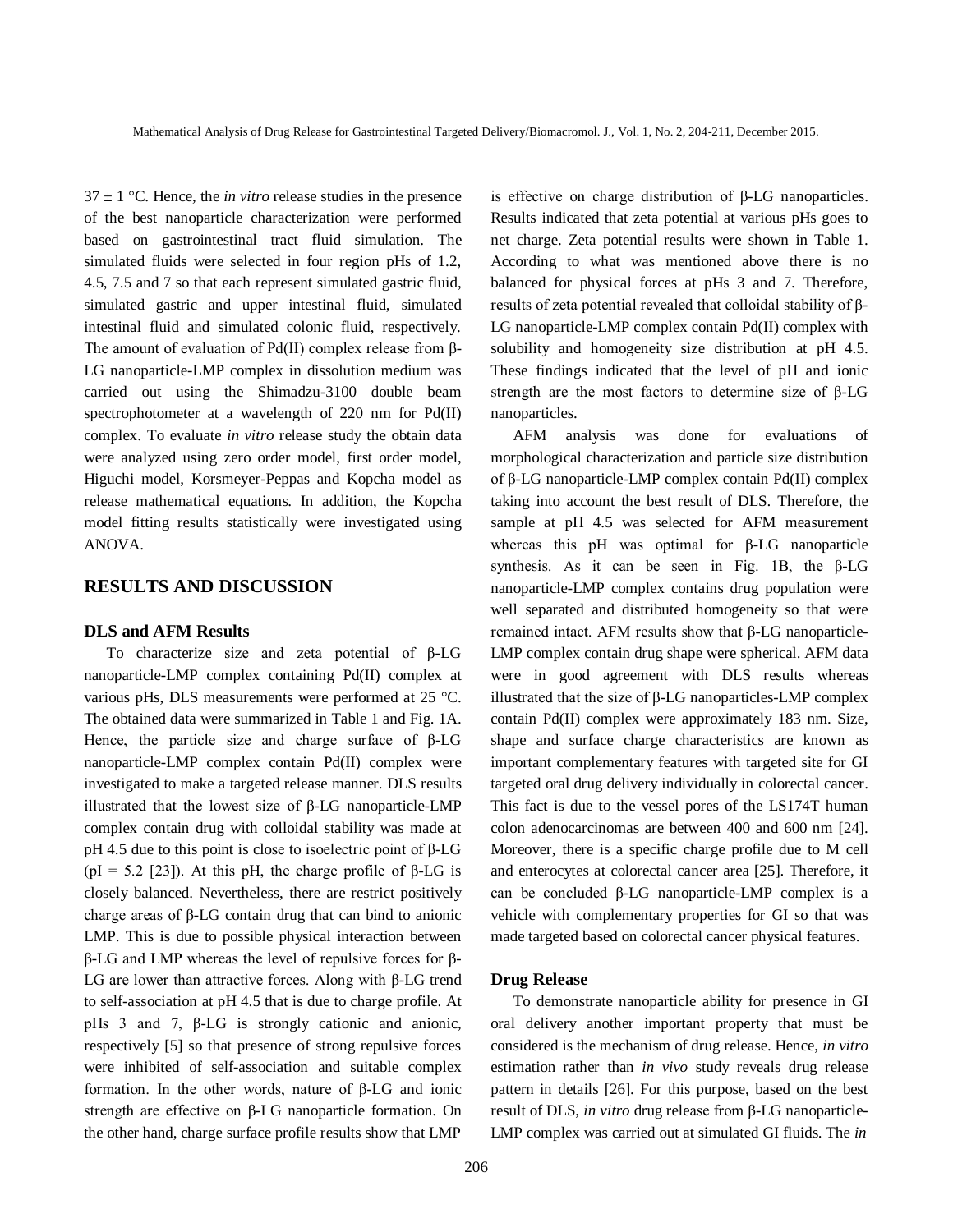Ghalandari *et al*./Biomacromol. J., Vol. 1, No. 2, 204-211, December 2015.

|     | <b>Size</b> | Zeta potential  |
|-----|-------------|-----------------|
| pH  | (nm)        | (mV)            |
| 3.0 | $328 \pm 8$ | $7.81 \pm 0.3$  |
| 4.5 | $183 + 5$   | $-7.90 \pm 0.1$ |
| 70  | $451 \pm 6$ | $-10.3 \pm 0.5$ |





**Fig. 1.** Representative of particle size distribution using DLS (A) and AFM image (B) of β-LG nanoparticles-LMP complex containing Pd(II) complex at pH 4.5.

*vitro* drug release profile during 8 h at 37 °C was shown in Fig. 2. The obtained release profile results in various simulated GI condition show that the maximum Pd(II) complex release of β-LG nanoparticle-LMP complex occurred at pH 7.5 which describes simulated intestinal fluid condition. For practical demonstration of β-LG nanoparticle-LMP complex ability to presence in GI oral delivery, release profile kinetics of Pd(II) complex was also investigated by fitting into mathematical kinetics models. The best release model with taking into account the correlation coefficient  $(R^2)$  was obtained. The release kinetics models of zero order, first order [27], Higuchi [28] and Korsmeyer-Peppas [29] were selected and by following mathematical equations were used (Eq. (1-4)):

Zero order model:

$$
\mathbf{M}_{t} = \mathbf{M}_{0} + \mathbf{k}_{0} \mathbf{t} \tag{1}
$$

First order model:

$$
logM_{t} = logM_{0} + \frac{k_{1}t}{2.303}
$$
 (2)

Higuchi model:

$$
M_t = k_H \sqrt{t} \tag{3}
$$

Korsmeyer-Peppas:

$$
\frac{M_t}{M_{\infty}} = k_{\rm KP} t^n \tag{4}
$$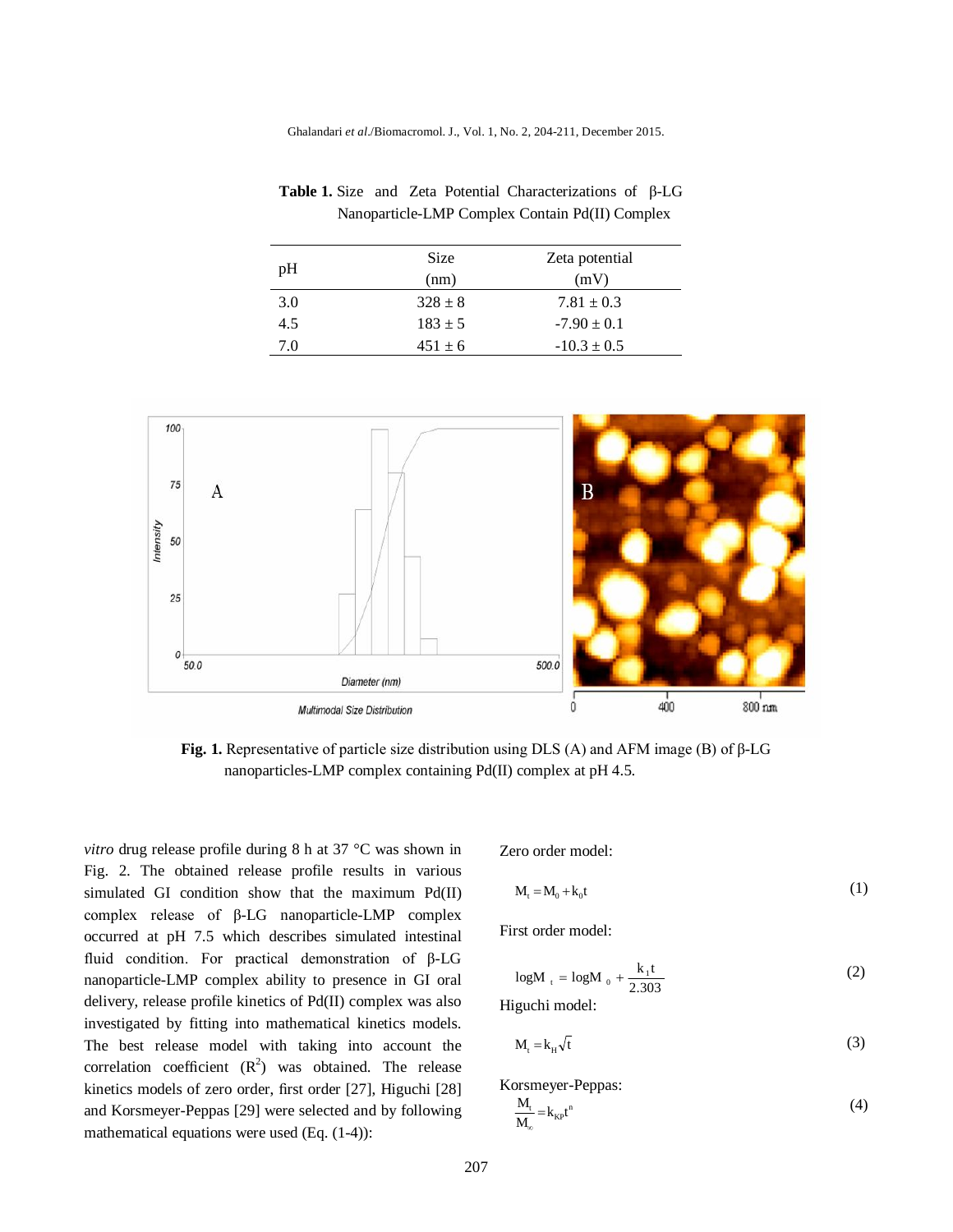Mathematical Analysis of Drug Release for Gastrointestinal Targeted DeliveryBiomacromol. J., Vol. 1, No. 2, 204-211, December 2015.



**Fig. 2.** Cumulative amount of Pd(II) complex released from β-LG nanoparticle-LMP complex during 10 h.

**Table 2.** Correlation Coefficients ( $\mathbb{R}^2$ ) Obtained from Modeling Pd(II) Complex Release from β-LG Nanoparticle-LMP Complex through Release Kinetic Models in Simulated GI Fluids

| pH  | Zero order | First order | Higuchi | Korsmeyer-Peppas |
|-----|------------|-------------|---------|------------------|
| 1.2 | 0.97       | 0.91        | 0.93    | 0.99             |
| 4.5 | 0.95       | 0.89        | 0.88    | 0.99             |
| 7.0 | 0.99       | 0.98        | 0.97    | 0.99             |
| 7.5 | 0.97       | 0.96        | 0.93    | 0.99             |

where  $M_0$ ,  $M_t$  and  $M_\infty$  are the amount of drug dissolved at time zero, amount of drug dissolved at time t, and the amount of drug dissolved at time infinity, respectively. The kinetic constants of release model are described by  $k_0$ ,  $k_1$ ,  $k_H$ and  $k_{KP}$  in zero order, first order, Higuchi and Korsmeyer-Peppas models, respectively. Also, n as release exponent in Korsmeyer-Peppas model is used to characterize release mechanism. The value of n represent Fickian diffusion, anomalous (non-Fickian) diffusion (*i.e.* by both diffusion and erosion), case II transport (zero order (timeindependent) release) and super case II transport by  $n = 0.5$ ,  $0.5 < n < 1$ ,  $n = 1$  and  $n > 1$ , respectively [29,30]. Table 2 shows the release data fitting in various kinetics models. The best correlation coefficient values were obtained from

fitting data in Korsmeyer-Peppas equation. Hence, drug release from β-LG nanoparticle-LMP complex is described by release kinetics models of Korsmeyer-Peppas so that the values of n were obtained between  $0.5 < n < 1$  in simulation conditions. Therefore, drug release follows anomalous non-Fickian pattern. Therefore, to demonstrate diffusion and erosion contribution the Kopcha model was used (Eq. (5))

$$
M_t = A\sqrt{t} + Bt \tag{5}
$$

In the Kopcha model, A and B represent the diffusion and the erosion terms, respectively. According to previous studies, when  $A/B = 1$ ,  $A/B < 1$  and  $A/B > 1$  contribution of A and B is indicated so that diffusion and erosion are equal,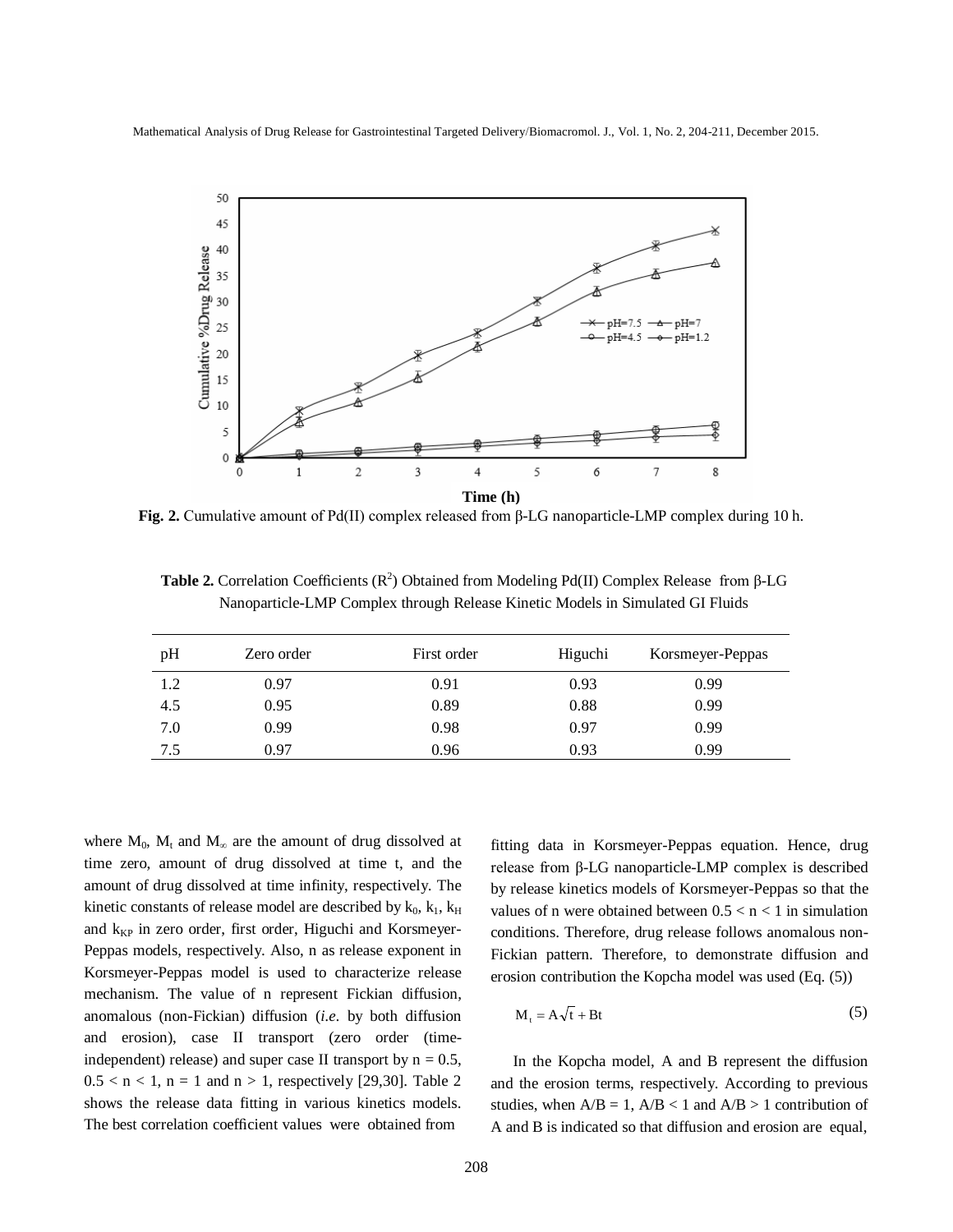| pH  | Korsmeyer-Peppas | Kopcha |      |       |      |
|-----|------------------|--------|------|-------|------|
|     | n                | $R^2$  | А    | B     | A/B  |
| 1.2 | 0.91             | 0.98   | 0.02 | 0.122 | 0.16 |
| 4.5 | 0.97             | 0.96   | 0.06 | 0.303 | 0.21 |
| 7.0 | 0.85             | 0.98   | 0.17 | 0.713 | 0.25 |
| 7.5 | 0.79             | 0.99   | 0.26 | 0.834 | 0.31 |

 **Table 3.** The Release Exponent Factor of Korsmeyer-Peppas Model and Kopcha Release Model Fitting Results

 **Table 4.** Estimation of pH Relation with Kopcha Fitting Results by ANOVA at 0.01 P-level and Correlation Coefficients  $(R<sup>2</sup>)$ 

| A  |                | B       |                | A/B     |                |         |
|----|----------------|---------|----------------|---------|----------------|---------|
| рH | $\mathbf{R}^2$ | P-value | $\mathbf{R}^2$ | P-value | $\mathbf{R}^2$ | P-value |
|    | 0.98           | 0.004   | 0.98           | 0.005   | 0.98           | 0.003   |



**Fig. 3.** 3D graph of diffusion and erosion changes at various pHs.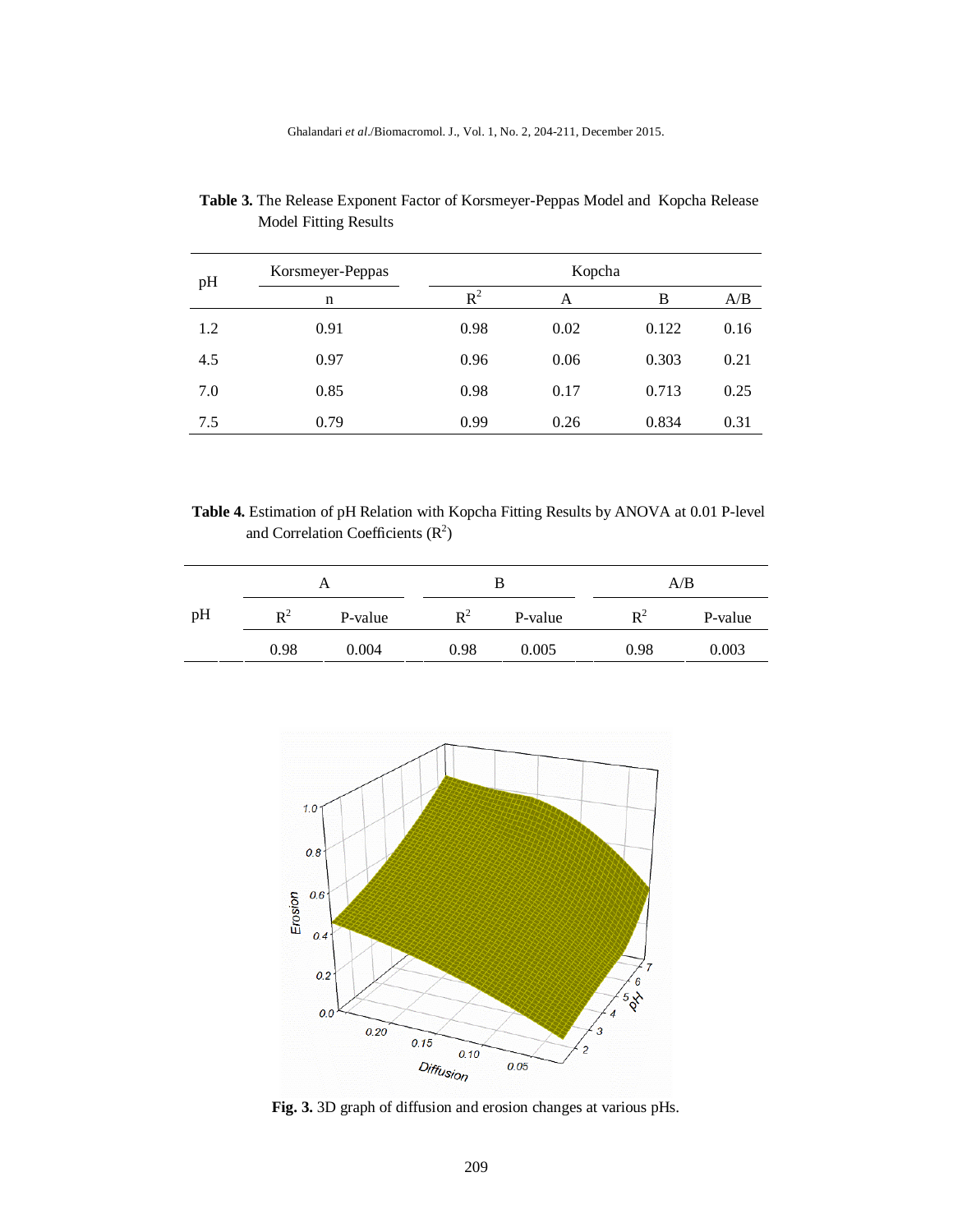erosion predominates over diffusion and diffusion predominates over erosion, respectively [29-32]. The results of data fitting in Kopcha model are shown in Table 3 and Fig. 3. The correlation coefficients of Kopcha model in simulated conditions confirmed that there is a contribution of erosion and diffusion such non-Fickian pattern illustrated in drug release from β-LG nanoparticle-LMP complex. As it can be seen in Fig. 3 with increasing pH value, the ratio of A/B is increased; nevertheless, its value is lower than 1. In other words, Fig. 3 and values of A/B ratio in Table 3 demonstrate that erosion is predominate in drug release pattern from β-LG nanoparticle-LMP complex. Among simulation conditions, the obtained release from data fitting in kinetics models revealed that the best results are occurred at pHs 7 and 7.5 which represent simulated intestinal fluid and simulated colonic fluid, respectively. On the other, the release profile in Fig. 2 showed there is no significant drug release in pHs 1.2 and 4.5 that present simulated gastric fluid and simulated gastric and upper intestinal fluid, respectively. So, it can be concluded that there is a relation between pH and drug release from β-LG nanoparticle-LMP complex. Hence, the Kopcha model parameters relation with pH were investigated using correlation coefficient and ANOVA with a p-value smaller than 0.01. The obtained results indicated that there is direct relation between pH and Kopcha model parameters. These findings illustrated that β-LG nanoparticle-LMP complex dramatically sensitive to pH. Furthermore, statistical analyzing shows that with pH increasing the probability of erosion is increased .These findings are well in agreement with previous studies that proposed at pHs 7 and 7.5 due to alkaline condition LMP is degraded [33]. Also, β-LG structure is resistance to acidic condition and changed in alkaline condition [34]. Therefore, drug release from β-LG nanoparticle-LMP complex delivery system is following erosion-controlled mechanism such slowly diffusion occurred during it. Overall, mathematically release models findings represented that β-LG nanoparticle-LMP complex is significantly sensitive to pH and targeted for alkaline condition of GI.

### **CONCLUSIONS**

In this study, we successfully suggested a controlled release oral drug delivery for GI in nanoscale based β-LG-

LMP complex. We propose β-LG nanoparticle-LMP complex containing drug is targeted vehicle for colorectal cancer oral delivery whereas; there are complementary features between them from size point of view, specially. The release pattern of drug from our formulation is strongly sensitive to pH so that at pH 7 and 7.5, there is dramatically drug release. Mathematically release model indicated that it due to non-Fickian mechanism. On the other hand, the Kopcha release kinetics model revealed that in this event erosion is predominate. In other words, erosion contribution in non-Fickian mechanism is controlled drug release so that there is a slowly drug diffusion from delivery system. Consequently, these findings strongly suggested that our formulation is well characterized for controlled release oral drug delivery of colorectal area.

# **ACKNOWLEDGMENTS**

The financial support of Research Council of Science and Research Branch of Islamic Azad University and Kharazmi University are highly appreciated.

#### **REFERENCES**

- [1] N.A. Peppas, B. Narasimhan, J. Controlled Release 190 (2014) 75.
- [2] C.E. Mora-Huertas, H. Fessi, A. Elaissari, Int. J. Pharm. 385 (2010) 113.
- [3] Y. Zhang, H.F. Chan, K.W. Leong, Adv. Drug Deliv. Rev. 65 (2013) 104.
- [4] K. Pan, O. Zhong, S.J. Baek, J. Agric. Food. Chem. 61 (2013) 6036.
- [5] W. Chanasattru, O.G. Jones, E.A. Decker, D.J. McClements, Food Hydrocoll. 23 (2009) 2450.
- [6] O.G. Jones, E.A. Decker, D.J. McClements, Food Hydrocoll. 23 (2009) 1312.
- [7] H. Wei, D. Qing, C. De-Ying, X. Bai, F. Li-Fang, Int. J. Pharm. 348 (2008) 35.
- [8] J. Renukuntla, A.D. Vadlapudi, A. Patel, S.H.S. Boddu, A.K. Mitra, Int. J. Pharm. 447 (2013) 75.
- [9] P.I. Siafaka, P. Barmpalexis, M. Lazaridou, G.Z. Papageorgiou, E. Koutris, E. Karavas, M. Kostoglou, D.N. Bikiaris, Eur. J. Pharm. Sci. 94 (2015) 473.
- [10] W. Kan, X. Li, Eur. Polym. J. 49 (2013) 4167.